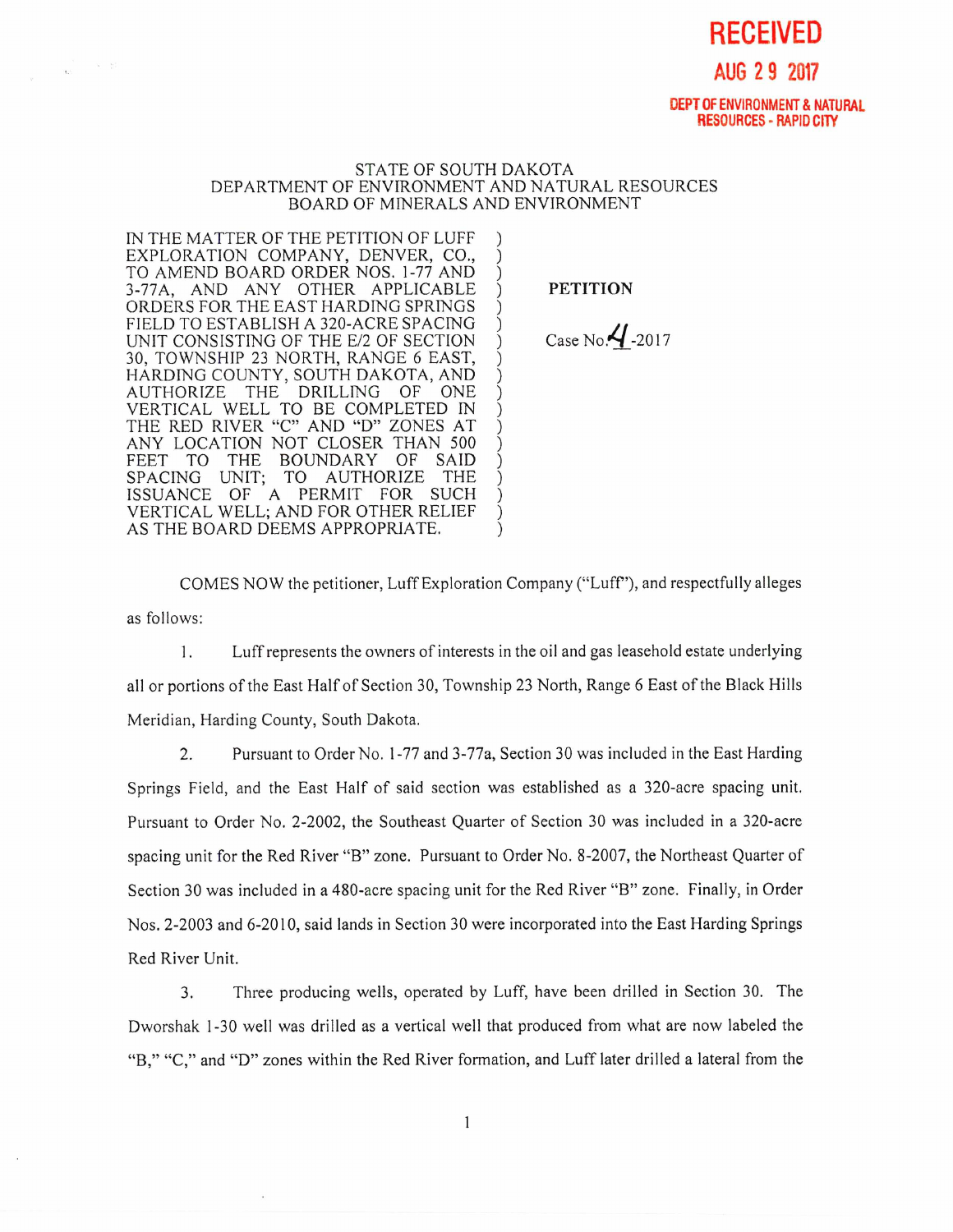well into the Red River "B" zone. The Dworshak 1-30 well was plugged in 2015. The State F-29H well was drilled as a horizontal Red River "B" well with two laterals, and the EHSRRU J-30 well was drilled as a horizontal Red River "B" well. In addition, the EHSRRU J-30H injection well was drilled in said lands for secondary recovery operations in the East Harding Springs Red River Unit. There is currently no production from the Red River "C" or "D" zones underlying said lands.

4. While the Red River "D" zone is the primary target, Luff believes that hydrocarbon reserves in both the Red River "C" and "D" zones underlying said lands may be recoverable by drilling a vertical well. In Luff's opinion, such a plan of development would maximize the recovery of hydrocarbons and thereby prevent waste and would also result in the efficient and economical development of the zones as a whole.

5. Luff respectfully requests that the Board amend its prior orders, including Nos. 1- 77 and 3-77a, so as to establish a 320-acre spacing unit for the East Harding Springs Field consisting of the East Half of Section 30 and allow a vertical well to be drilled in the Red River "C" and "D" zones at any location thereon not closer than 500 feet to the boundary of such spacing unit.

6. In Luff's opinion, forming the requested spacing unit and authorizing the drilling of the well described above will optimize primary recovery, prevent waste, avoid the drilling of unnecessary wells, and protect correlative rights.

7. The spacing unit requested to be created is not smaller than the maximum area that can be efficiently and economically drained by the proposed well and the size, shape, and location thereof will result in the efficient and economic development of the zones as a whole.

8. Because the operations for the East Harding Springs Red River Unit involve the Red River "B" zone and because the requested spacing for vertical drilling only involves the "C" and "D" zones, the requested spacing for vertical drilling will have no adverse impact on the East Harding Springs Red River Unit.

2